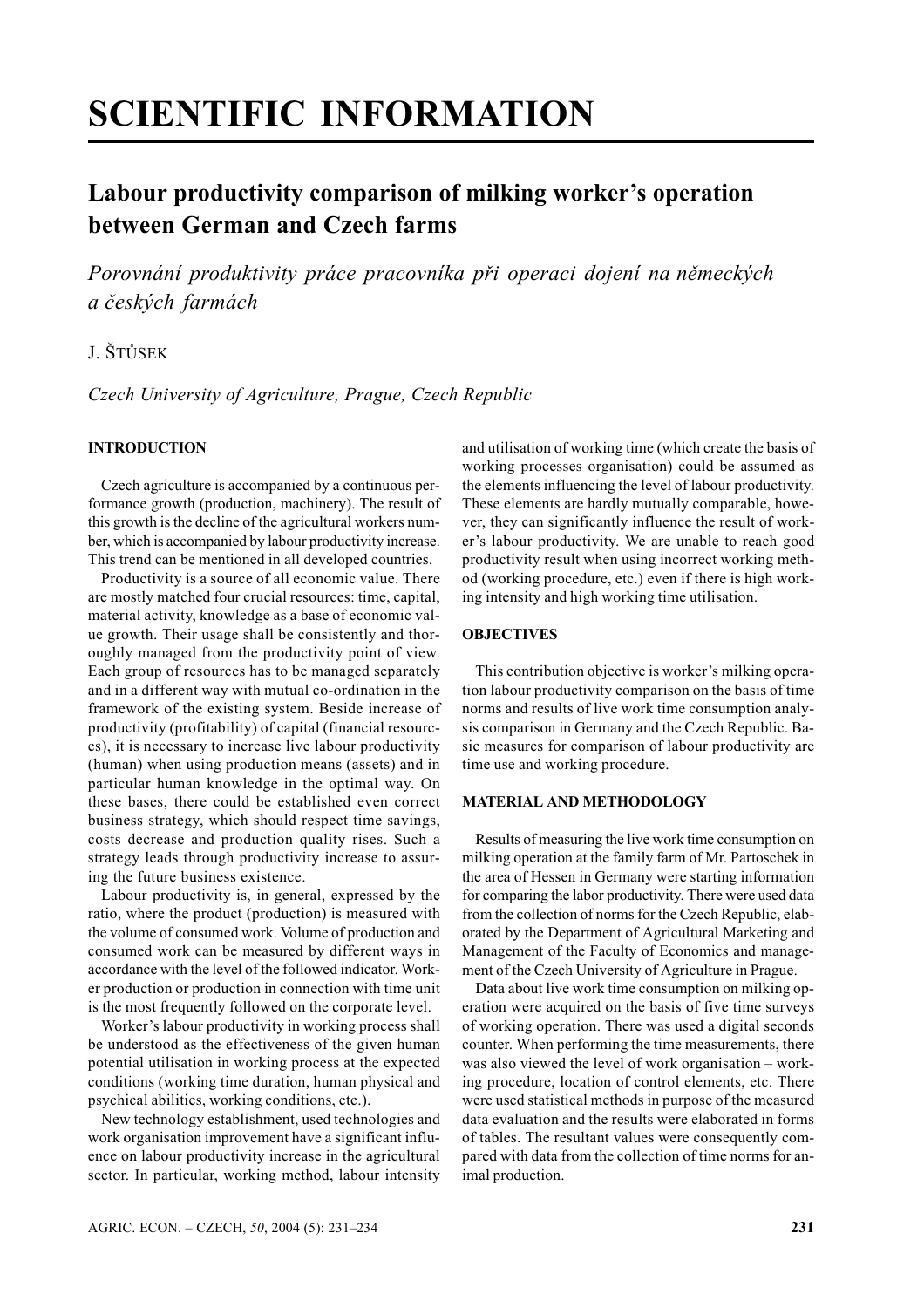#### **RESULTS AND DISCUSSION**

Primary data for comparing labour productivity were acquired through measurement at the farm of Mr. Partoschek. The family farm operates the area of 85 ha and the structure of agricultural area is accommodated to milk production. There are 85 heads of the Holstein Blackbrindled milk-cows. The average performance per one dairy cow is 8 0001 of milk per year (lactation). Dairy cows are housed in the stable, which includes the area for milk house of the type Westfalie MA  $2 \times 5$ . PPS 1 200  $1/\text{min}$ . herringbone arrangement. The technological performance is recorded to be 55–60 heads of dairy cows per hour. Milking is performed twice a day. In average, there are milked 55 heads of dairy cows. One milking corresponds to 705 l of milk. Milking operation is performed by the farm owner with the help of his wife.

There were elaborated synthetic results from the time surveys analysis results. They are mentioned in Table 1. The resulting times are recalculated at basic unit (one dairy cow).

The data mentioned in the table imply that the crucial live work time consumption is dedicated to the group of activities, which concern milking, i.e. 64.84%, which means 1.247 min/head\*milking. Crucial time consumption in the milking group of activities is dedicated to the following activities:

| $-$ spraying $+$ washing udder | $0.360$ min/head*milking. |  |  |
|--------------------------------|---------------------------|--|--|
|                                | i.e. 28.85%               |  |  |
| - machinery milking            | $0.255$ min/head*milking. |  |  |
|                                | i.e. $20.45\%$            |  |  |
| - setting teatcups on          | $0.221$ min/head*milking. |  |  |
|                                | i.e. $17.71\%$            |  |  |

The following groups of activities are dedicated to other regular and irregular activities, which are realised when milking takes place:

| - driving dairy cows to and | 0.082min/head*milking,    |
|-----------------------------|---------------------------|
| away from milking house     | i.e. $4.28\%$             |
| - other work when milking   | $0.114$ min/head*milking. |
|                             | i.e. $5.97\%$             |

The above-mentioned groups of activities could be assumed to form the basic file of working procedure when milking in the herringbone-milking house (except the activities, which are connected with preparation of milk for calves and interview). If we compare the doserved data with the time norm mentioned in the collection of time norms for the mentioned milking house types, we find the following results:

- measured time consumption 1.443 min/head\*milking for activities creating working procedure, when milking
- $-$  time norm for the herringbone 1.200 min/head\*milking milking houses (Westfalia, resp. 1.00 min. DZD 2x5, Agromilk)

It results from the comparison that the measurement results show a higher time consumption than the time norm. The reasons could be seen in the fact that the performance of dairy cows at the farm is higher than the average performance in Czech conditions. Also some activities as teats disinfections after milking and machinery milking were realised very accurately. If we eliminate two activities (which are mentioned above and are not directly connected with milking), then the resultant time consumption is 1.366 min/head\*milking. Dairy cows' presence duration in the milking house ranged from 10 to 12 minutes. Measurement results correspond with the hourly milker performance - 44 heads. The hourly performance in the time norms collection is 50–60 heads. The producer of the milking house type also mentions such performance.

As far as the preparation and cleaning of the milking house is concerned, the results in advance and after milking are the following:

- measured time consumption 24.221 min/head\*milking  $-$  time norm 43.000 min/head\*milking

The difference, which benefits the followed milking house by 18.779 minutes, is predominantly given by the more adequate technological state and milking house arrangement – there are not installed the "driving corridors". Dairy cows come directly from the stable to the milking house.

Consumption of the working time on milking operation was acquired from the results of the selected sample in German agriculture, which are as follows:

| Consumption of work time on |                           |
|-----------------------------|---------------------------|
| milking                     | $0.749$ min/head*milking  |
| - preparation of udder      | 0.367 min/head*milking    |
| - setting teatcups on       | $0.333$ min/head*milking  |
| - machinery milking         | $0.033$ min/head*milking  |
| - taking teatcups off       | $0.008$ min./head*milking |
| - control of udder          | $0.008$ min/head*milking  |
| Consumption of time on      |                           |
| other operations            | $0.701$ min/head*milking  |
| - driving dairy cows to     |                           |
| and away                    | $0.285$ min/head*milking  |
| – defect                    | $0.017$ min/head*milking  |
| – waiting                   | $0.333$ min/head*milking  |
| - special works             | 0.066 min/head*milking    |
| - Total time consumption    | 1.450 min/head*milking    |
|                             |                           |

Comparison of this data with the collections of norms for the Czech Republic, elaborated by the Department of Agricultural Marketing and Management of the Faculty of Economics and Management, shows that in our conditions the consumption of working time is by 0.25 min per head\*milking shorter.

In this case, there is reached a higher labour productivity of worker time in the surveys bases comparison in Czech conditions. It has to be noted that the difference is not significant. If we recalculate it in accordance with the performance, we reach the opposite results. Time consumption per 100 litres of milk was 9.757 minutes at the followed farm. Time consumption per 100 litres of milk was in Czech conditions, at 6 000 litres average performance and the mentioned time norm, 11.42 minutes. Then the difference in worker's labour productivity in milking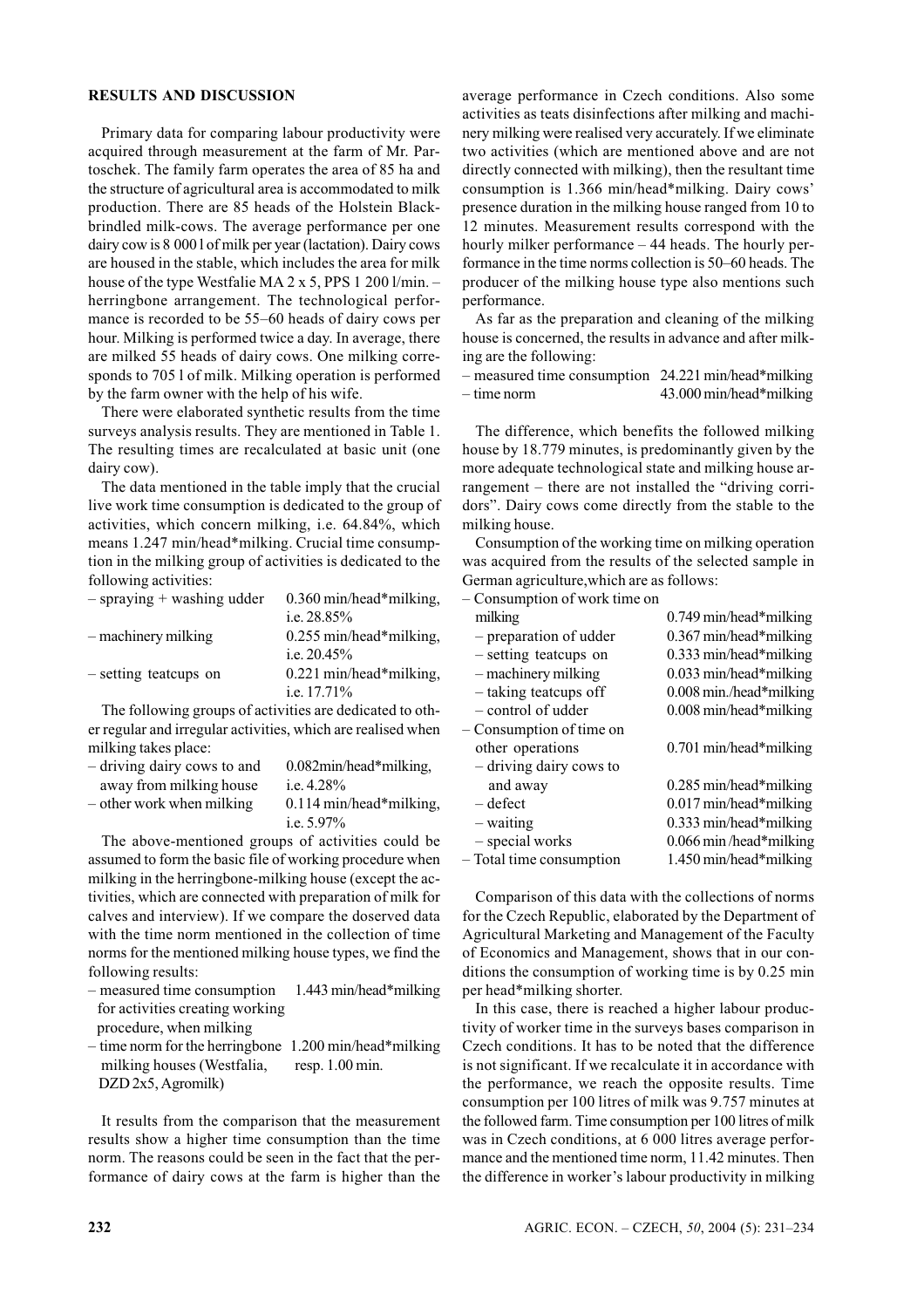#### Table 1. Results of live work time consumption

| Activity when milking                                      | Measured time<br>(minutes/shift) | Number<br>of units/milking |              | Time consumption<br>(minutes) |                   | Share  |
|------------------------------------------------------------|----------------------------------|----------------------------|--------------|-------------------------------|-------------------|--------|
|                                                            |                                  | pieces                     | appearance   | pieces                        | appearance        | $(\%)$ |
| 1. Personal worker preparation                             | 2.180                            | 55                         |              | 0.039                         | $\mathbf X$       | 2.05   |
| - before milking                                           | 1.030                            | 55                         | 1            | 0.018                         | 1.030             |        |
| $-$ after milking                                          | 0.150                            | 55                         | $\mathbf{1}$ | 0.021                         | 1.150             |        |
| 2. Driving dairy cows to and<br>away, when milking         | 4.535                            | 55                         |              | 0.082                         | $\mathbf X$       | 4.28   |
| - driving diary cows to milk<br>house                      | 2.390                            | 55                         | 111          | 0.043                         | 0.217             |        |
| - driving dairy cows away<br>from milk house               | 2.145                            | 55                         | 11           | 0.039                         | 0.195             |        |
| 3. Milking                                                 | 68.622                           | 55                         |              | 1.247                         |                   | 64.82  |
| - spraying udder                                           | 2.750                            | 55                         | 5            | 0.050                         | 0.550             |        |
| $-$ spraying $+$ washing udder                             | 19.800                           | 55                         | 55           | 0.360                         | 0.360             |        |
| - changing over when washing<br>udder                      | 0.102                            | 55                         | 8            | 0.002                         | 0.002             |        |
| - setting teatcups on                                      | 12.155                           | 55                         | 55           | 0.221                         | 0.221             |        |
| - milking control                                          | 12.135                           | 55                         | 23           | 0.220                         | 0.527             |        |
| - machinery milking                                        | 14.035                           | 55                         | 55           | 0.255                         | 0.561             |        |
| - teats disinfections                                      | 7.645                            | 55                         | 55           | 0.139                         | 0.139             |        |
| 4. Other work when milking                                 | 6.315                            | 55                         |              | 0.114                         |                   | 5.97   |
| - raking of excrements                                     | 0.495                            | 55                         | 7            | 0.009                         | 0.070             |        |
| - veterinary attendance                                    | 1.045                            | 55                         | 2            | 0.019                         | 0.522             |        |
| - preparing milk for calf breeding                         | 3.300                            | 55                         | 1            | 0.060                         | 3.300             |        |
| - spraying floor in milkhouse                              | 0.495                            | 55                         | 5            | 0.009                         | 0.099             |        |
| $-$ interview                                              | 0.980                            | 55                         | 4            | 0.017                         | 0.245             |        |
| 5. Milkhouse preparation and<br>cleaning                   | 24.221                           | 55                         |              | 0.440                         |                   | 22.88  |
| - preparation work before<br>milking (setting on a filter) | 9.050                            | 55                         | 1            | 0.164                         | 9.050             |        |
| - washing milkhouse                                        | 10.330                           | 55                         | $\mathbf{1}$ | 0.187                         | 10.330            |        |
| - demounting filter in milk<br>store room                  | 0.656                            | 55                         | $\mathbf{1}$ | 0.012                         | 0.656             |        |
| - hanging up teatcups                                      | 2.860                            | 55                         | 10           | 0.052                         | 0.286             |        |
| - putting the milkhouse<br>on and off                      | 1.050                            | 55                         | 2            | 0.019                         | 0.525             |        |
| - preparation of disinfection<br>solution                  | 0.275                            | 55                         | 1            | 0.005                         | 0.275             |        |
| 6. Total time consumption                                  | 105.873                          | $\mathbf X$                |              | 1.925                         | $\qquad \qquad -$ | 100.00 |

is 1.66 minutes, i.e. a lower labour productivity by 17%. It has to be emphasised that some working activities (teats disinfection, washing udder, etc.) were accurately followed at the farm.

Time is a significant measure when evaluating worker's working activity. It has to be underlined that the time needed to perform a particular working operation could be different – workers reach different times when using the same working method and using the same working time and at the same working conditions. Human performance dispersion is known even in other industries, e.g. in sport. This dispersion in working conditions ranges in rate  $1:1.5$  to  $1:2$ . There are known cases from practice, where this dispersion could be as much as  $1:5-6$ . If we want to compare and to state labour productivity, we have to watch, next to working method and time consumption, also the performance parameter.

This parameter stating is the last data, where we can compare the watched object – workers mutually. With regard to this purpose, we have to state a limit, which shall